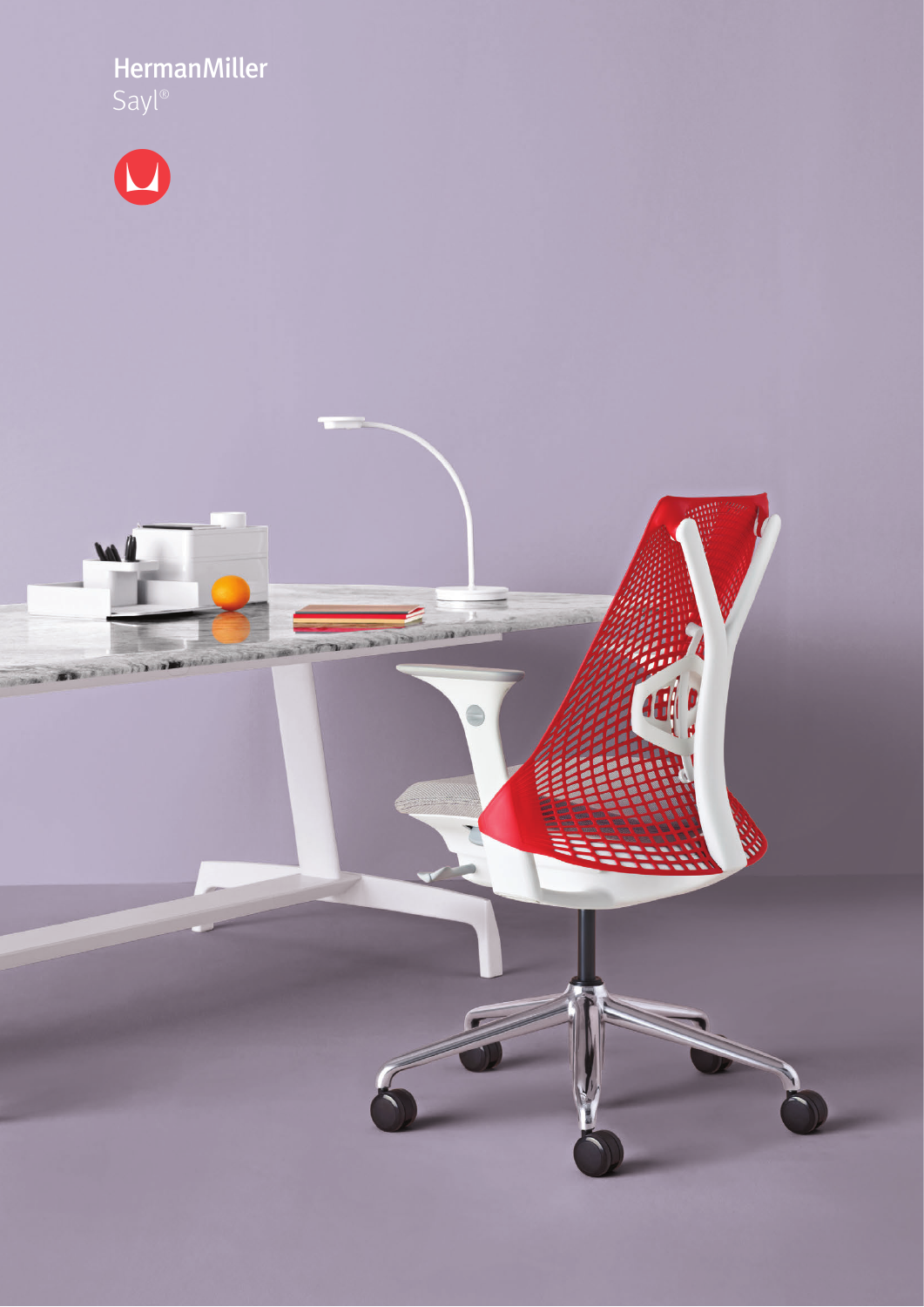Fewer parts, less material, and still everything a good chair should be



#### **Sayl** Designed by Yves Béhar

Good design, healthy support, and exceptional value are always attractive – and Sayl delivers all three. By using smart engineering to transform simple materials, we were able to make Sayl attainable for more people. Fewer parts and less material also mean a smaller environmental impact.

Sayl designer Yves Béhar and our development team considered and reconsidered every part of the design – and, in the end, created a full family of seating that sets the reference point in its class for quality, performance, and design.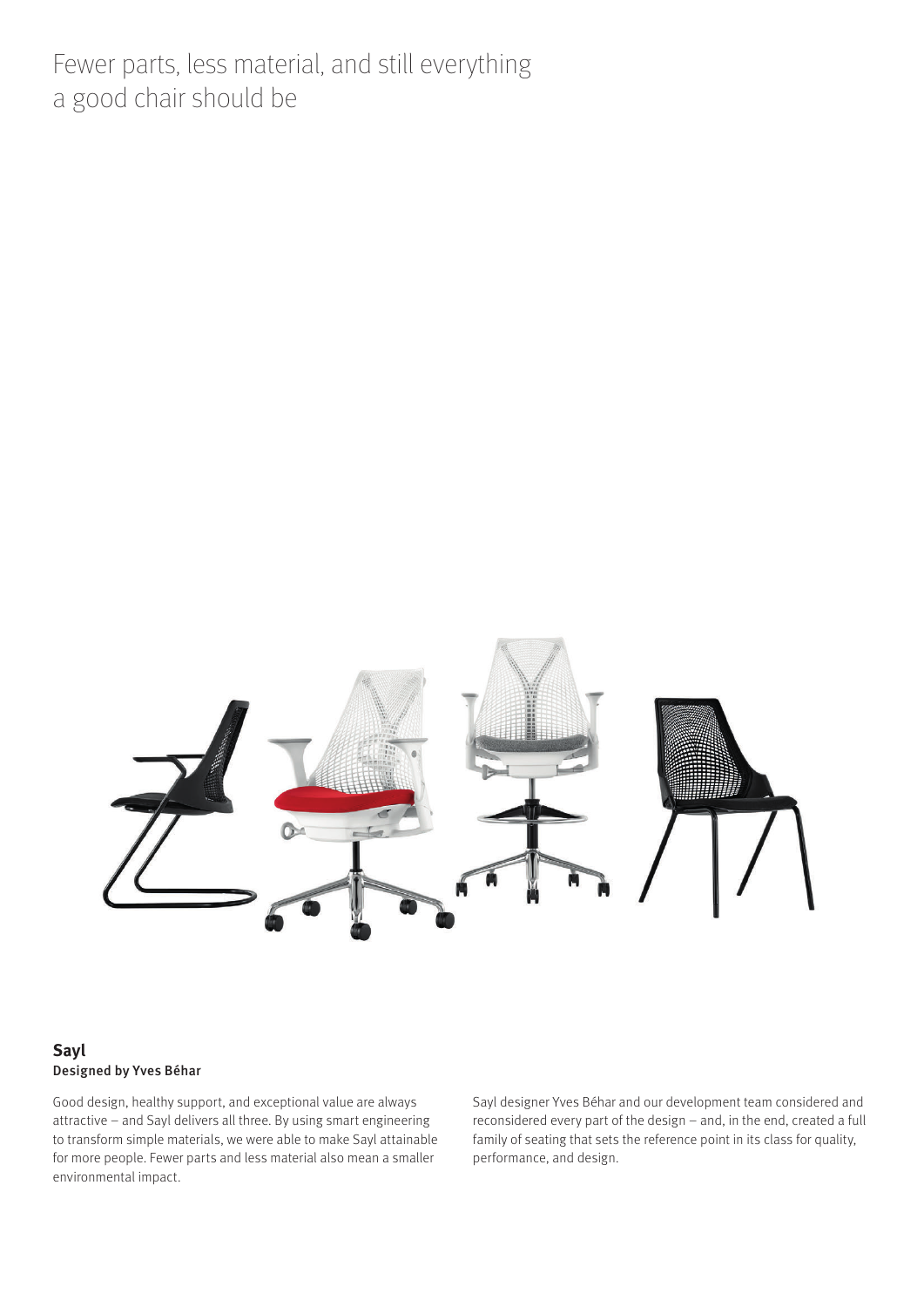# **Performance**

Sayl's unframed 3D Intelligent® back lets you stretch and move, striking a healthy balance between support and freedom. The elastomer strands vary in thickness and tension to provide greater support in the transition areas along the spine and less everywhere else, to encourage a full range of seated movement.

The foundational shell of the upholstered work chair mimics the 3D Intelligent suspension, providing similar dynamic support in a more traditional back. An optional lumbar support is available on both work chair models and provides adjustment over a ten centimetre range.

## **Design**

Inspired by suspension bridges – structures that deliver the most using the least material – Yves Béhar applied the engineering principles of these amazing structures to create Sayl. The Eco-Dematerialized™ design of the work chair and stool uses less material in more inventive ways to provide ergonomic support for people up to 159 kg (350 pounds).

Sayl's unframed back and Y-Tower® support create a striking visual aesthetic that reveals both the designer's inspiration and intent. Whether you choose the full-suspension or upholstered back, an expressive colour palette gives you plenty of options for personalising your chair.



The construction of Sayl's 3D Intelligent suspension back provide integrated PostureFit® sacral support, which empowers your body to maintain a healthful upright posture with less fatigue.



The frameless 3D Intelligent suspension back allows freedom of movement while providing proper support.